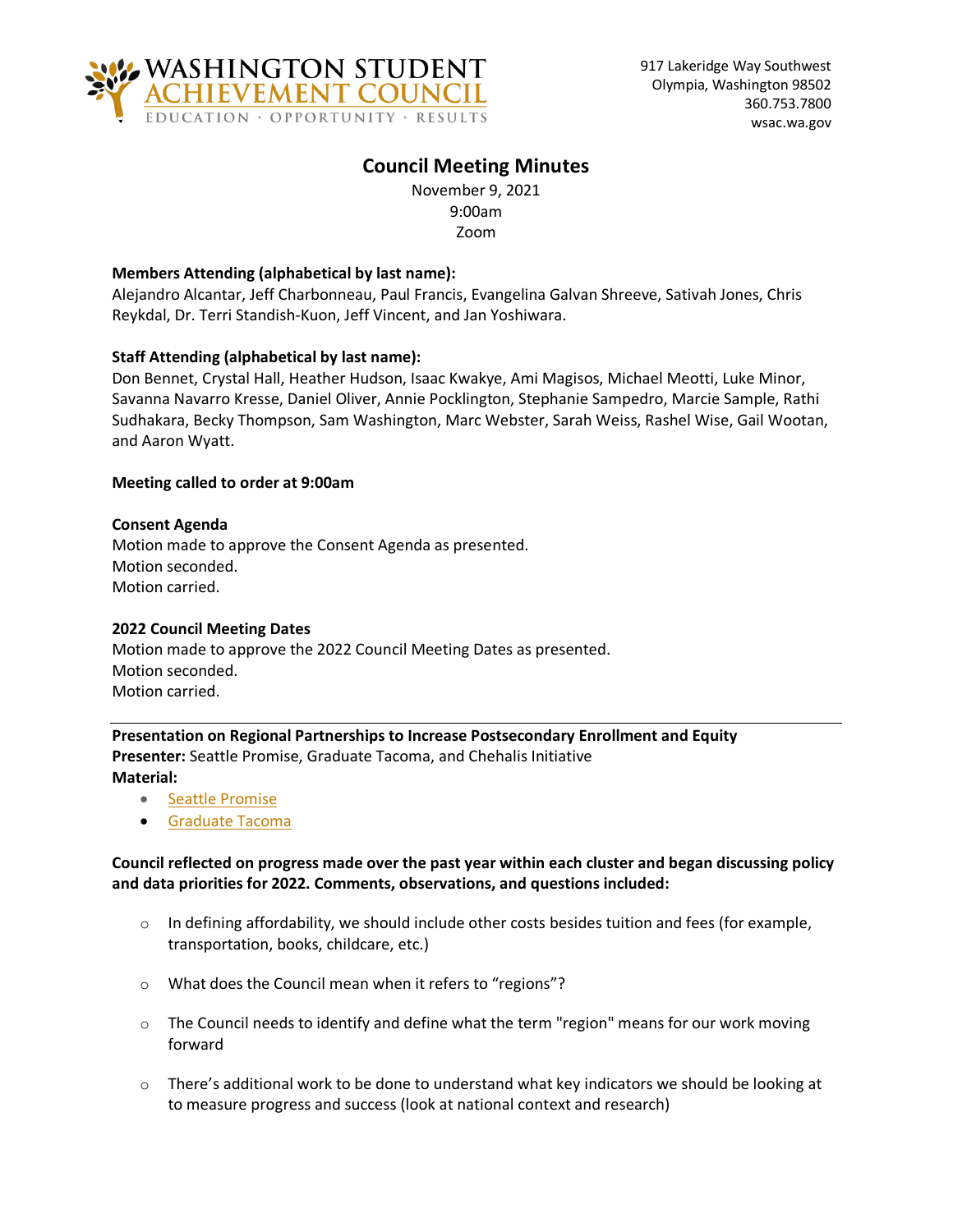**Guaranteed Admissions and Sector Outreach to Increase Postsecondary Enrollment Material:**

- [Admissions Pilot](https://wsac.wa.gov/sites/default/files/2021-11-09-0241-Admissions-Pilot.pdf)
- **[Test Optional](https://wsac.wa.gov/sites/default/files/2021-11-09-0242-Test-Optional.pdf)**
- [Aim Higher](https://wsac.wa.gov/sites/default/files/2021-11-09-0243-Aim-Higher.pdf)
- [ICW](https://wsac.wa.gov/sites/default/files/2021-11-09-0244-ICW.pdf)

### **Comments, observations, and questions included:**

- $\circ$  There's a need to take a comprehensive look at enrollment that would include dual credit, out of state residents, training programs and transfer students.
- $\circ$  The need for continued understanding of key barriers student face. Especially during the period of time between enrollment and when students start class.
- $\circ$  Community-based organizations who have trusting relationships with youth and families, especially those of color are important local partners.
- $\circ$  System administrators should examine how funding is allocated and what students actually need to succeed. Funding structures prioritize teaching, not necessarily flexible data-driven support.
- $\circ$  The stackable nature of the Washington College Grant, the College Bound scholarship, and the Pell Grant is so important for students to understand.

#### **Council Meetings 2022**

**Presenter:** Michael Meotti & Heather Hudson **Material:** [2021 Strategic Action Plan](https://wsac.wa.gov/sites/default/files/2021-Strategic-Action-Plan.pdf) [Reflection on 2021 Progress and Ongoing Work for 2022](https://wsac.wa.gov/sites/default/files/2021-11-09-0321-2021-22-Update.pdf)

### **The Council Discussed the following:**

| <b>Dates</b>      | Format           |
|-------------------|------------------|
| January 24, 2022  | Virtual – Zoom   |
| March 29, 2022    | Hybrid in-person |
| May 24, 2022      | Hybrid in-person |
| August 31, 2022   | Virtual - Zoom   |
| October 18, 2022  | Hybrid in-person |
| November 30, 2022 | Virtual - Zoom   |

### **Key considerations for next steps:**

**Conclusion:** The Council was in agreement and in support of the 2022 Council Meetings as presented and discussed.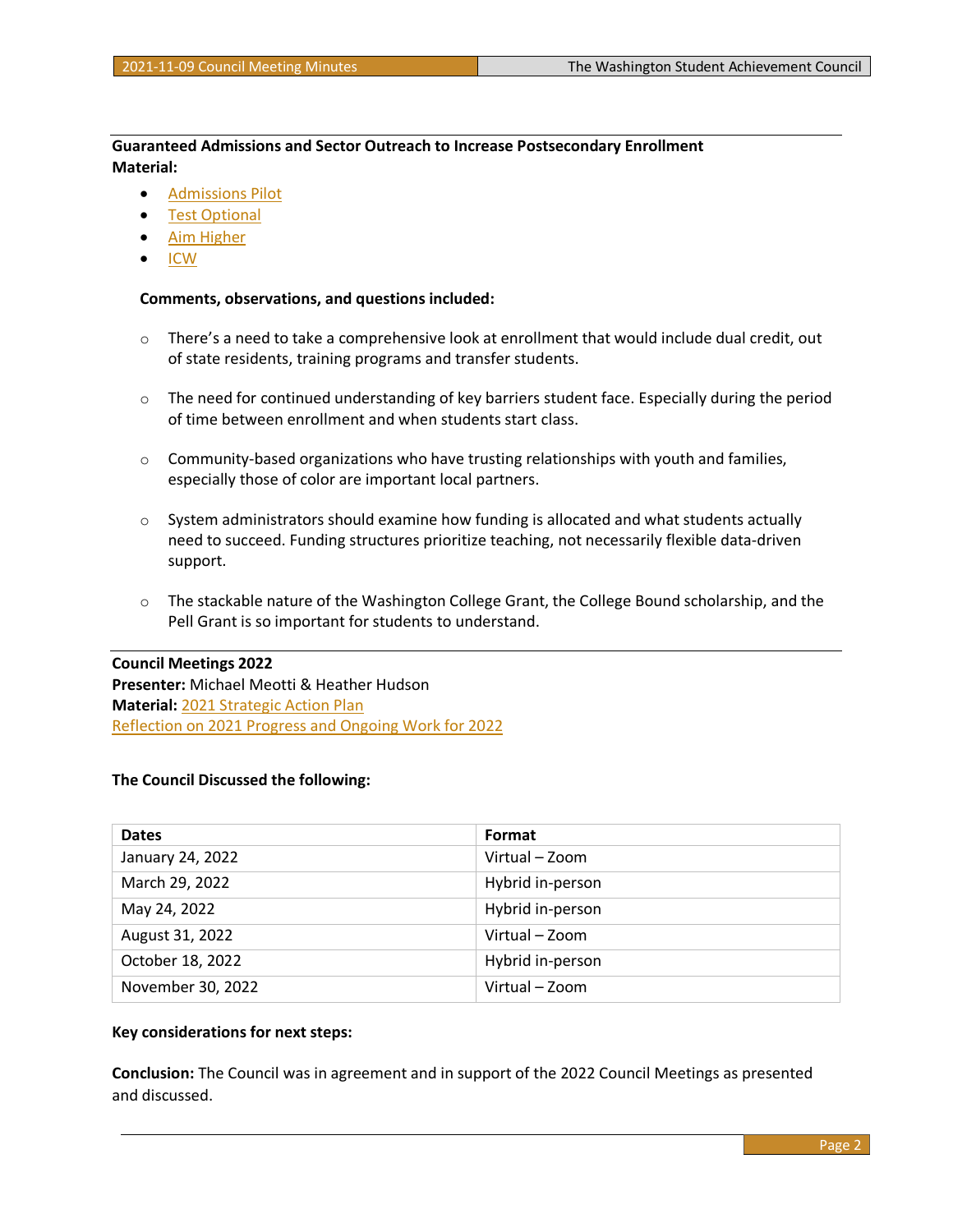# **Approval of Policy Proposals**

Motion made to approve the 2022 Council Meetings as presented and discussed. Motion seconded. Motion carried

# **Public Comment**

[See Appendix](#page-3-0)

**Meeting Adjourned:** 11:54am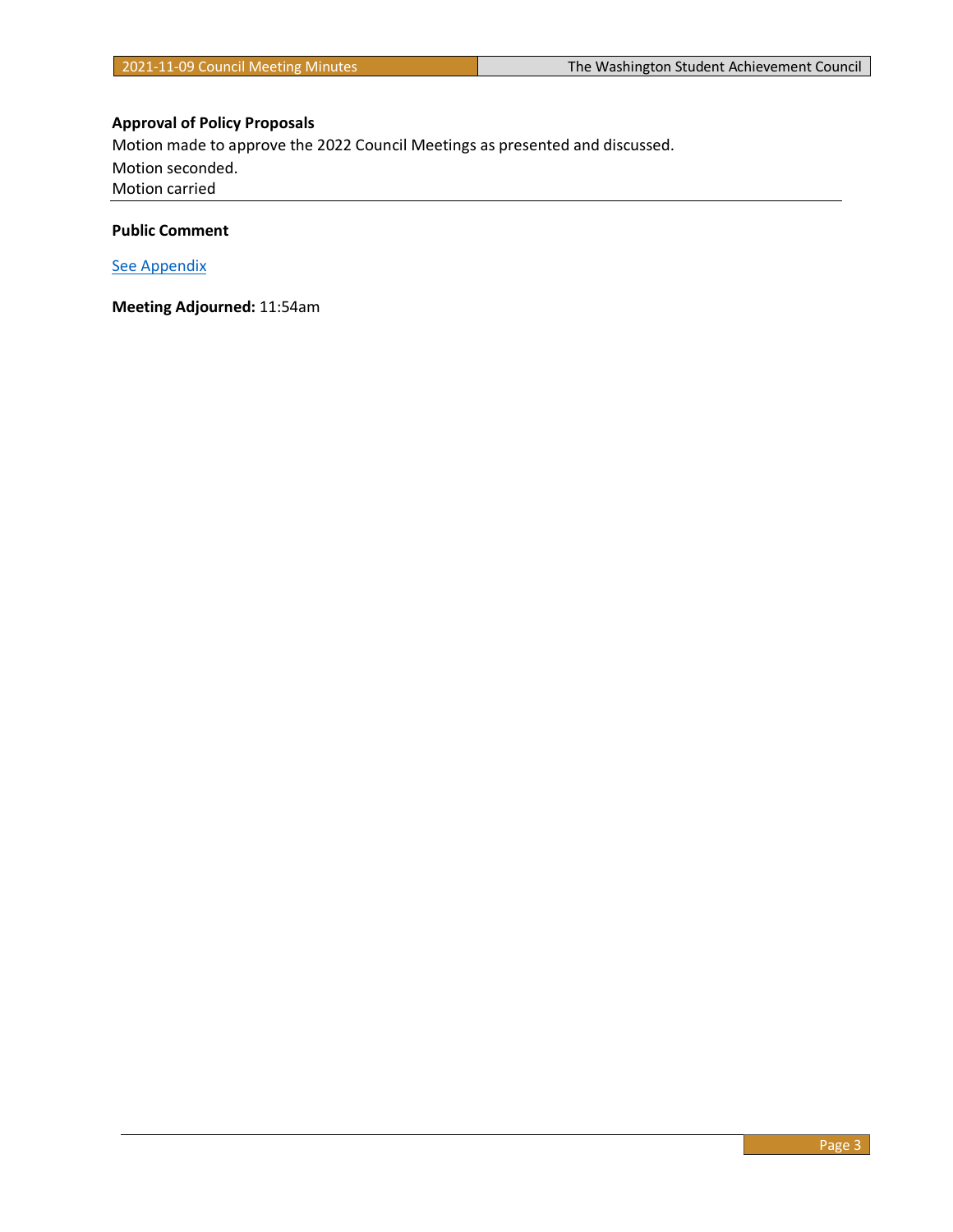# <span id="page-3-0"></span>**Appendix A**

[TVW meeting recording](https://tvw.org/video/washington-student-achievement-council-2021111107/?eventID=2021111107)

# **Appendix B**

| 08:53:35 From Elvin Bucu to     | Good morning, everyone!                                                         |
|---------------------------------|---------------------------------------------------------------------------------|
| Everyone:                       |                                                                                 |
| 09:02:19 From Crystal Hall      | Good Morning, please utilize the chat to introduce yourself. I am Crystal Hall, |
| (Host) to Everyone:             | WSAC staff, she/her pronouns                                                    |
| 09:02:40 From Marc Webster to   | Marc Webster, Council staff                                                     |
| Everyone:                       |                                                                                 |
| 09:02:41 From Ami Magisos to    | Ami Magisos, WSAC Policy & Planning, she/her pronouns                           |
| Everyone:                       |                                                                                 |
| 09:02:42 From Julie Garver to   | Julie Garver, Sr. Dir. of Policy and Academic Affairs, Council of Presidents    |
| Everyone:                       |                                                                                 |
| 09:03:02 From Becky             | Hi everyone! Becky Thompson, WSAC Staff, she/her pronouns                       |
| Thompson, WSAC Staff            |                                                                                 |
| (she/her) to Everyone:          |                                                                                 |
| 09:03:07 From Lorie Thompson    | Good Morning, Lorie Thompson, Capital STEM Alliance Director at ESD113, in      |
| to Everyone:                    | Olympia                                                                         |
| 09:03:11 From Alyson Rotter to  | Good morning, Alyson Rotter with Kitsap Strong/Graduate Strong                  |
| Everyone:                       |                                                                                 |
| 09:03:20 From Don Bennett to    | Don Bennett, Deputy Director, WSAC (he/him)                                     |
| Everyone:                       |                                                                                 |
| 09:03:33 From Melody Ferguson   | Melody Ferguson (she/her), Associate Dean of Admission at Pacific Lutheran      |
| to Everyone:                    | University (PLU)                                                                |
| 09:03:33 From Daniel Oliver to  | Dan Oliver, WSAC, Research Staff                                                |
| Everyone:                       |                                                                                 |
| 09:03:46 From Brian Jeffries to | Brian Jeffries, Policy Director, Washington Roundtable                          |
| Everyone:                       |                                                                                 |
| 09:03:47 From Savanna Navarro   | Savanna Navarro Kresse, Policy Associate, WSAC - She/Her/Ella                   |
| Kresse to Everyone:             |                                                                                 |
| 09:03:50 From Emily Fitzgerald  | Good morning! Emily Fitzgerald (she/her) of The Chronicle newspaper in          |
| (The Chronicle, Centralia) to   | Centralia, just here to observe. Thank you for having me!                       |
| Everyone:                       |                                                                                 |
| 09:04:12 From Sarah Bishop to   | Sarah Bishop (she/her), Seattle Promise Assistant Director                      |
| Everyone:                       |                                                                                 |
| 09:04:25 From Sarah Weiss to    | Good morning, everyone! Sarah Weiss, WSAC Staff, she/her pronouns               |
| Everyone:                       |                                                                                 |
| 09:04:27 From Elvin Bucu to     | Good morning! Elvin Bucu (he/him) - Deputy Director, Foundation for Tacoma      |
| Everyone:                       | Students/Graduate Tacoma                                                        |
| 09:04:31 From Kimberly Hetrick  | Hello, Kimberly Hetrick, OESD 114, Bremerton WA                                 |
| to Everyone:                    |                                                                                 |
| 09:04:36 From Joni Upman        | Joni Upman (they/them), Manager of Student Employment, SPSCC                    |
| SPSCC to Everyone:              |                                                                                 |
| 09:05:08 From Melody            | Melody McMillan (she/her), Sr. Executive Director of Seattle Promise at Seattle |
| McMillan to Everyone:           | Colleges                                                                        |
| 09:05:08 From Pranaya Sathe     | Good morning! Pranaya Sathe, Policy Associate, WA WTB. Filling in for Nova      |
| WTB to Everyone:                | Gattman                                                                         |
| 09:05:08 From Rathi Sudhakara   | Rathi Sudhakara, Policy Associate at WSAC (she/her)                             |
|                                 |                                                                                 |
| to Everyone:                    |                                                                                 |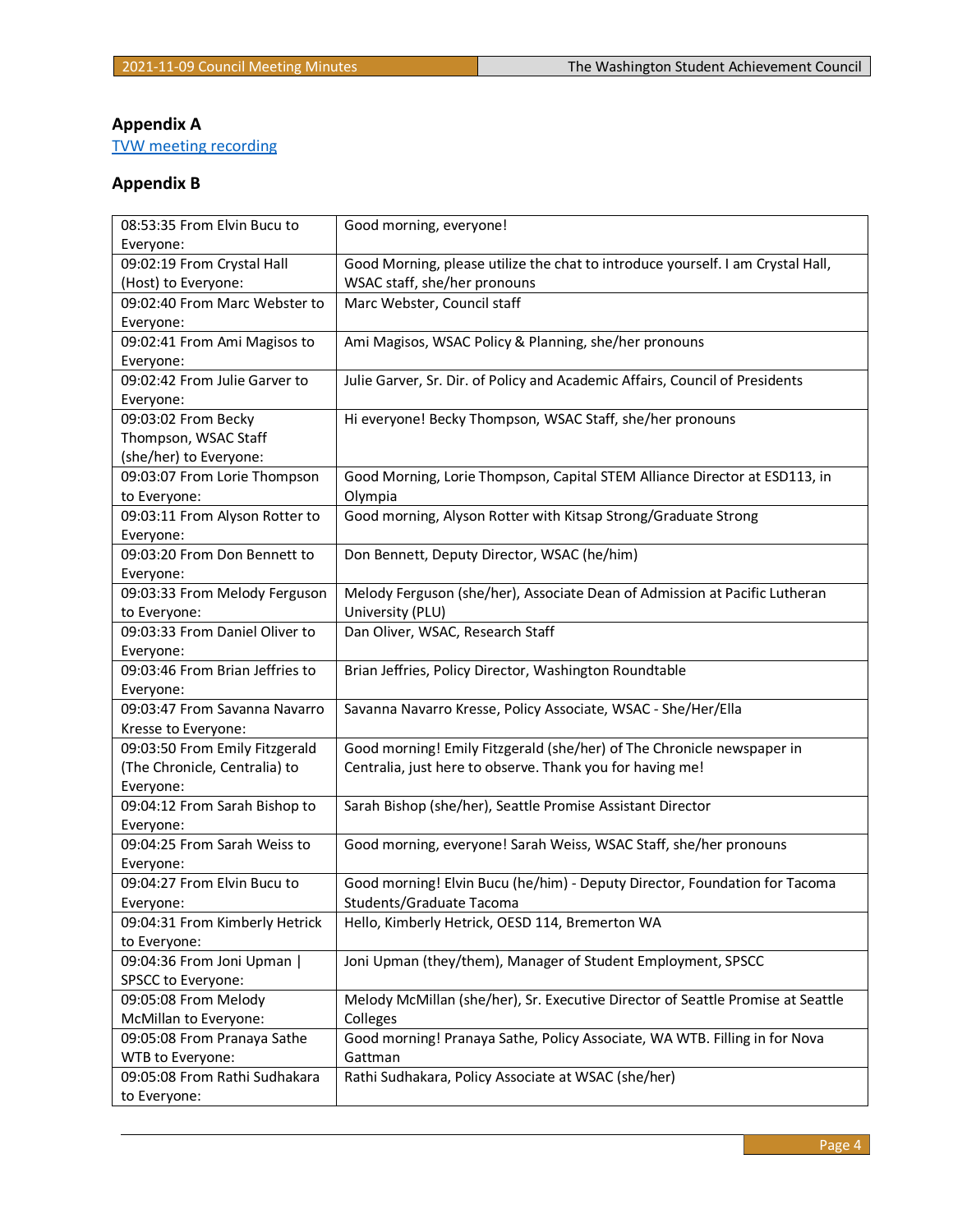| 09:05:10 From Joe Holliday to    | Joe Holliday, Director of Student Services, SBCTC                                |
|----------------------------------|----------------------------------------------------------------------------------|
| Everyone:                        |                                                                                  |
| 09:05:18 From Crystal Hall       | Meeting materials can be accessed online here: https://wsac.wa.gov/2021-         |
| (Host) to Everyone:              | meetings                                                                         |
| 09:05:26 From Bonnie Nelson to   | Bonnie Nelson, Data Governance Coordinator, ERDC                                 |
| Everyone:                        |                                                                                  |
| 09:05:28 From Amelia Moore to    | Good morning! Amelia Moore, Postsecondary Associate, City of Seattle's           |
| Everyone:                        | Department of Education & Early Learning. Happy to see my WSAC family!           |
| 09:05:36 From Shea Hamilton to   | Good morning! Shea Hamilton, Director of Policy and Public Affairs at            |
| Everyone:                        | Independent Colleges of Washington                                               |
| 09:07:31 From Kurt Buttleman     | Kurt Buttleman, Vice Chancellor for Academic & Student Success - Seattle         |
| to Everyone:                     | Colleges                                                                         |
| 09:07:37 From Sally H. - Olympic | Sally Holt - Student Success Navigator, Olympic College                          |
| College to Everyone:             |                                                                                  |
| 09:09:09 From Jeff Vincent to    | Good morning everyone! We are excited to have you join us today.                 |
| Everyone:                        |                                                                                  |
| 09:09:43 From Terri Standish-    | Welcome to the WSAC team!                                                        |
| Kuon (she/her)   Independent     |                                                                                  |
| Colleges of WA to Everyone:      |                                                                                  |
| 09:10:03 From Rathi Sudhakara    | Thank you, Terri. Very excited to be here.                                       |
| to Everyone:                     |                                                                                  |
| 09:27:21 From Carol Landa-       | Carol Landa-McVicker, SBCTC past chair                                           |
| McVicker to Everyone:            |                                                                                  |
| 09:33:06 From Shea Hamilton      | Interesting survey findings, Tafona! Reminds of the research around elementary   |
| Independent Colleges of WA to    | school students' transition into middle schooltransitions are tough for          |
| Everyone:                        | students.                                                                        |
| 09:39:51 From Terri Standish-    | Elvin, did I hear you mention that you worked with how many CBOs in this effort? |
| Kuon (she/her)   Independent     |                                                                                  |
| Colleges of WA to Everyone:      |                                                                                  |
| 09:41:16 From Brian Jeffries to  | Huge point - Community-based organizations (who have trusted relationships       |
| Everyone:                        | with youth and families, especially BIPOC) are CRITICAL partners at the local    |
|                                  | level. Thank you for making this important point, FFTS.                          |
| 09:42:19 From Elvin Bucu to      | @Terri - our Tacoma College Support Network has about 30-40 CBOs                 |
| Everyone:                        | participating in total. Our Senior Support strategy has a subset of about 10     |
|                                  | CBOs/institutions directly associated with the response to students              |
| 09:43:09 From Alyson             | Thank you for that emphasis on CBOs that are in deep trusted relationships with  |
| Rotter/Kitsap Strong (she/her)   | youth/families. While it's important to continue to work towards systems change  |
| to Everyone:                     | in our education systems, we also need to approach this challenge as a           |
|                                  | "both/and" strategy and embrace resourcing our CBOs to serve as the critical     |
|                                  | piece of the puzzle that we know them to be.                                     |
| 09:44:09 From Terri Standish-    | @Elvin, that is terrific! @Mike, @Heather @Sarah, I recall that the WSAC staff   |
| Kuon (she/her)   Independent     | was working to pull together a more complete roster of CBOs across the state     |
| Colleges of WA to Everyone:      | with information about the focus of those groups, whether particular             |
|                                  | populations of students (by identity, by geography, by interests). What progress |
|                                  | have been made on this work?                                                     |
| 09:44:10 From Tafona Ervin to    | +1000 @Alyson!                                                                   |
| Everyone:                        |                                                                                  |
| 09:49:51 From Terri Standish-    | @Sarah B., how is Seattle Promise working with local four-year colleges such as  |
| Kuon (she/her)   Independent     | Seattle Pacific University (https://spu.edu/undergraduate-                       |
| Colleges of WA to Everyone:      | admissions/scholarships-financial-aid/scholarships-and-grants/transfer-promise ) |
|                                  | and Seattle U (https://www.seattleu.edu/undergraduate-                           |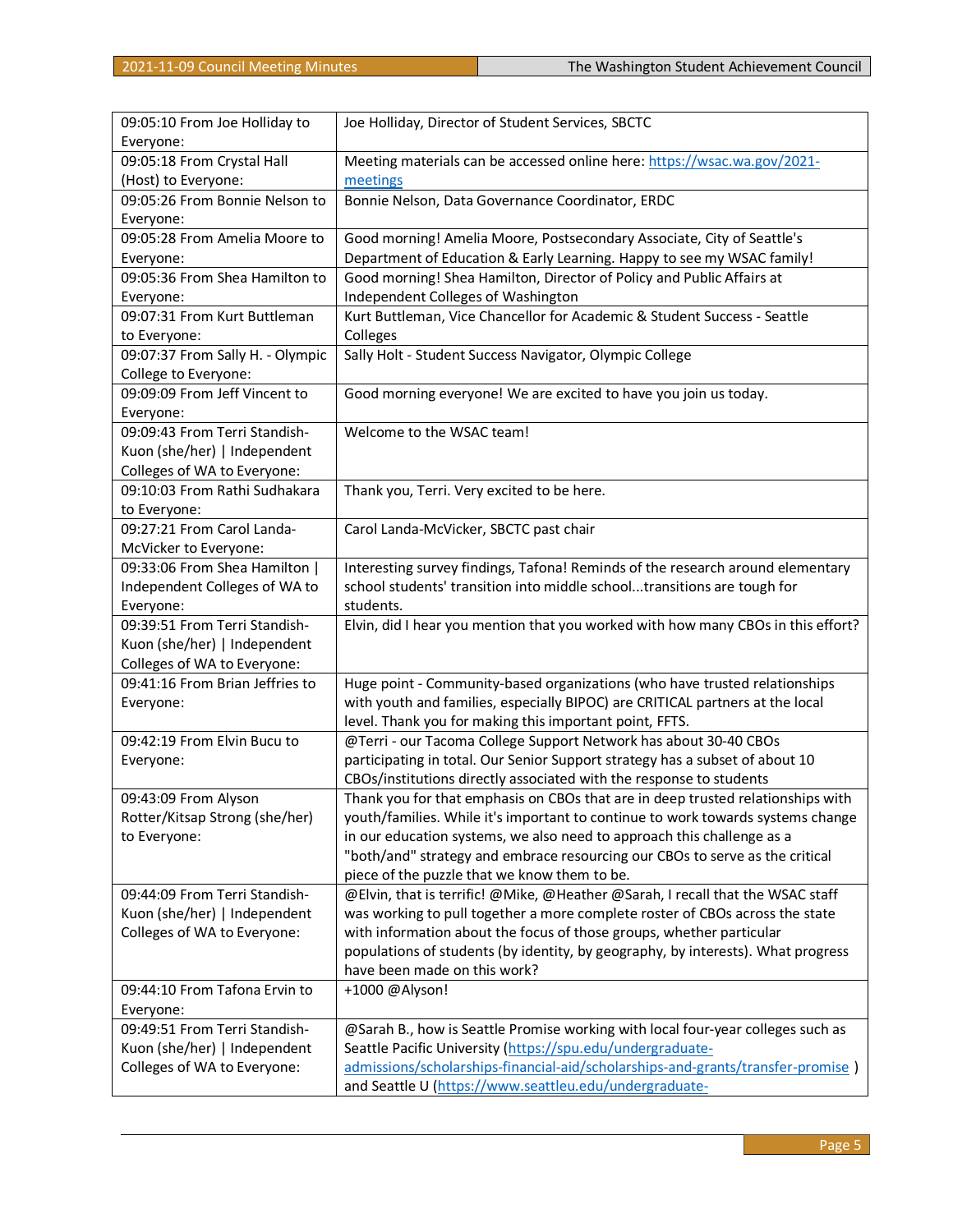|                                 | admissions/finances/scholarships/seattle-university-promise/) that have                  |
|---------------------------------|------------------------------------------------------------------------------------------|
|                                 | transfer pathways?                                                                       |
| 09:53:04 From Kimberly Hetrick  | We need to keep HSBP as live documents and encourage all educators to                    |
| to Everyone:                    | reference them. For example, core teachers can align teaching of standards with          |
|                                 | students' HSBP. It is a foundational document that is underutilized. In order to         |
|                                 | make the HSBP a meaningful process and actually increase student engagement              |
|                                 | in their learning and postsecondary planning, we the adults in schools with              |
|                                 | children must USE the HSBP to benefit them. Once students see that the                   |
|                                 | information, they put in their HSBP will actually be used to connect them to             |
|                                 | courses, activities, career preparation activities, etc., they will begin to think of it |
|                                 | as more than a box to check for graduation                                               |
| 09:53:33 From Melody            | Hi Terri, it's been very exciting to have local universities take interest in the        |
| McMillan - Seattle Colleges to  | success of students in the Seattle Promise program. We've been working closely           |
| Everyone:                       | with SPU, SeattleU, CityU, and UW to make sure students are aware of the                 |
|                                 | opportunities those universities are offering. Those schools will offer special          |
|                                 | workshops for students in the Promise program and make sure students have an             |
|                                 | individual point of contact to assist with their transfer experience. We're also         |
|                                 | working on data sharing agreements with those partners to make sure students             |
|                                 | are experiencing as smooth a transition from Seattle Colleges to their intended          |
|                                 | university as possible.                                                                  |
| 09:54:12 From Terri Standish-   | Appreciate this, @Melody!                                                                |
| Kuon (she/her)   Independent    |                                                                                          |
| Colleges of WA to Everyone:     |                                                                                          |
| 09:54:33 From Alyson            | @Kimberly, so true, so true                                                              |
| Rotter/Kitsap Strong (she/her)  |                                                                                          |
| to Everyone:                    |                                                                                          |
| 09:56:06 From Alyson            | Thank you, Jeff, the realization that "CBOs" aren't always very large or very            |
| Rotter/Kitsap Strong (she/her)  | formal, nor have the resources/capacity to "navigate" the systems/processes              |
| to Everyone:                    | required to access grants etc. That's a key component of the work of folks like          |
|                                 | Graduate Tacoma, ours in Kitsap, etc. etc.                                               |
| 09:57:16 From Terra McFarlin to | Also, stronger connections and partnerships with CTE programs and Funding. The           |
| Everyone:                       | Perkins funds and CTE/Business and Industry partnerships are another piece of            |
|                                 | this puzzle which also connect to post-secondary programs and is often a                 |
|                                 | separate conversation rather than connected to this college conversation.                |
| 10:00:48 From Alyson            | Fabulous points TerraI'll add another pitch for a "meaningful HSBP" as                   |
| Rotter/Kitsap Strong (she/her)  | Kimberly mentioned previously in the chat.                                               |
| to Everyone:                    |                                                                                          |
| 10:00:52 From Kimberly Hetrick  | @Terra - YES, we must begin at Pre-K - build student agency in career                    |
| to Everyone:                    | development at appropriate age and stage!                                                |
| 10:01:36 From Shea Hamilton     | Fascinating perspective, Terra!                                                          |
| Independent Colleges of WA to   |                                                                                          |
| Everyone:                       |                                                                                          |
| 10:01:48 From Kimberly Hetrick  | Superintendents - How can you work with your counselors to development a Pre-            |
| to Everyone:                    | K-12 career development strategic plan?                                                  |
| 10:01:57 From Alyson            | Do our parents understand this as well?!                                                 |
| Rotter/Kitsap Strong (she/her)  |                                                                                          |
| to Everyone:                    |                                                                                          |
| 10:02:30 From Terri Standish-   | @Terra's observations make me think about the CCER research that points to the           |
| Kuon (she/her)   Independent    | aspirations that others have for our students compared to the aspirations that           |
| Colleges of WA to Everyone:     | students and parents have for themselves.                                                |
| 10:04:13 From Michael Meotti    | WSAC has authorized campuses to award WA College Grant and College Bound                 |
| <b>WSAC to Everyone:</b>        | without a FAFSA for students participating in the SNAP program.                          |
|                                 |                                                                                          |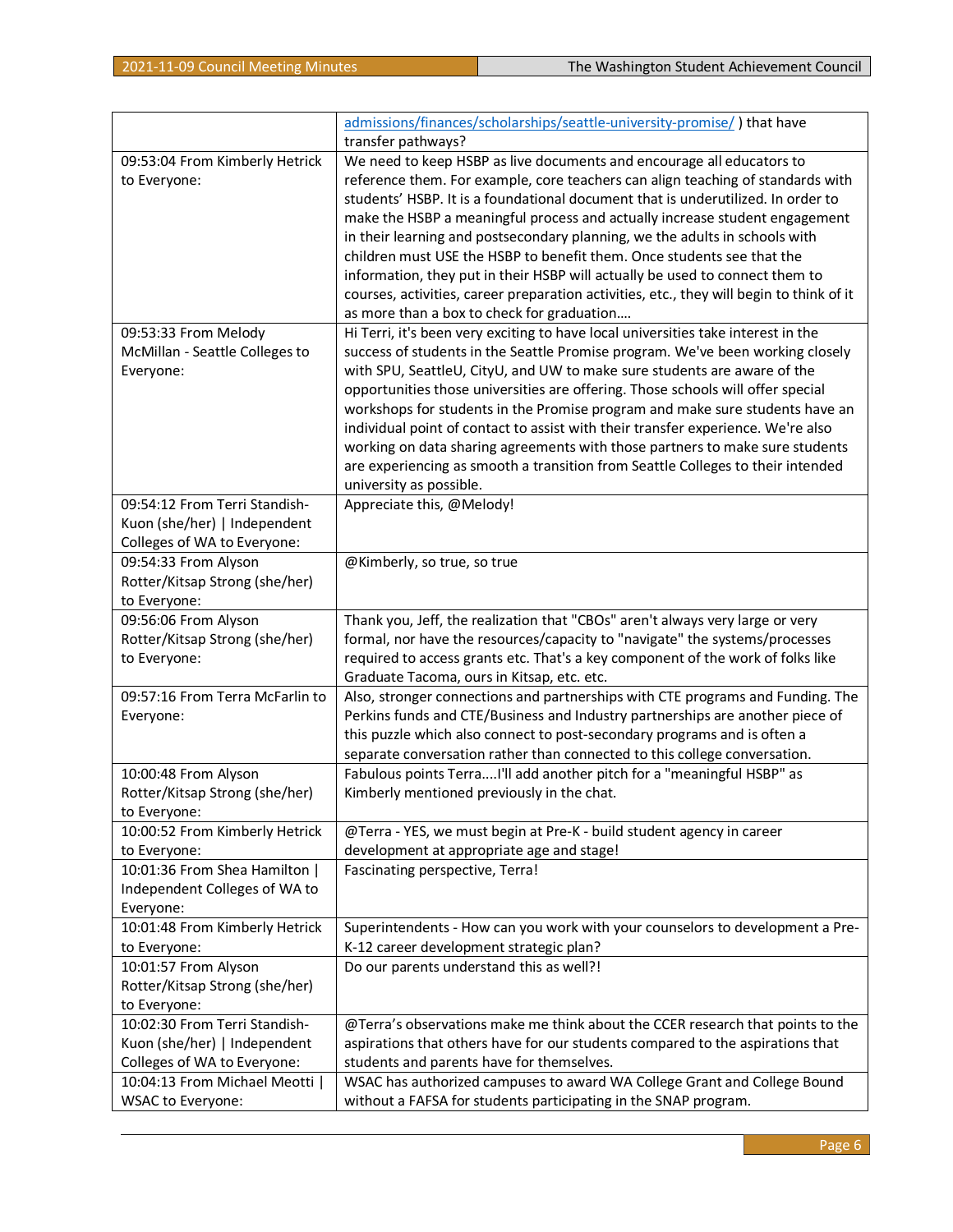| 10:04:37 From Kimberly Hetrick   | @Terri and sometimes students' aspirations for themselves do not align with       |
|----------------------------------|-----------------------------------------------------------------------------------|
| to Everyone:                     | parents' expectations or goals                                                    |
| 10:04:57 From Bob Mohrbacher     | Mike, that's a huge step in the right direction                                   |
| to Everyone:                     |                                                                                   |
| 10:05:53 From Melody Ferguson    | @Michael PLU has added the question given to us by WSAC to our Automatic          |
| (she/her) to Everyone:           | Admission Partnership forms to hopefully be able to pilot that process of         |
|                                  | awarding college grant funds.                                                     |
| 10:06:19 From Jan Yoshiwara to   | Great point Bob, reexamining the systems we have in place to remove barriers.     |
| Everyone:                        |                                                                                   |
| 10:06:45 From Terri Standish-    | True, @Kimberly!                                                                  |
| Kuon (she/her)   Independent     |                                                                                   |
| Colleges of WA to Everyone:      |                                                                                   |
| 10:07:02 From Terra McFarlin to  | We don't use guidance counselor anymore. :) School systems need to think about    |
| Everyone:                        | how they allocate funding and what students actually need to succeed and not      |
|                                  | make assumptions. Our funding structures prioritize teaching, and not             |
|                                  | necessarily flexible data-based supports based on student data.                   |
| 10:07:43 From Terra McFarlin to  | We say school counselors because the role has changed over time.                  |
| Everyone:                        |                                                                                   |
| 10:08:13 From Brian Jeffries to  | Here is the CCER report to which @Terri referred, identifying the Belief Gap      |
| Everyone:                        | between students/families and educators: https://roadmapproject.org/wp-           |
|                                  | content/uploads/2020/02/Creating-Paths-for-Change-Understanding-Student-          |
|                                  | Disengagement-and-Reengagement.pdf                                                |
| 10:09:26 From Sally H. - Olympic | Agreed - dedicated position(s) in high school with the correct staff member, not  |
| College to Everyone:             | based on seniority                                                                |
| 10:09:29 From Kimberly Hetrick   | @Terra - common, consistent, clear messaging in layman's language YES!            |
| to Everyone:                     |                                                                                   |
| 10:11:27 From Robert Cox to      | I will add that we cannot forget about students who have applied for the          |
| Everyone:                        | FAFSA/WASFA bet fail to enroll in a college. Application submission is a critical |
|                                  | step, but many students do not enroll.                                            |
| 10:14:09 From Kimberly Hetrick   | Marvelous and inspiring conversation today! Thank you!                            |
| to Everyone:                     |                                                                                   |
| 10:14:41 From Paul Francis to    | Thank you to everyone on this panel! Your work is making a difference.            |
| Everyone:                        |                                                                                   |
| 10:14:43 From Brian Jeffries to  | Wonderful panel and discussion. Thank you, everyone!                              |
| Everyone:                        |                                                                                   |
| 10:14:49 From Michael Meotti     | This has been a compelling story about the power of engaged communities           |
| WSAC to Everyone:                | working across sectors and partners. Thanks to the panelists!!!                   |
| 10:14:59 From Tafona Ervin to    | Thank you for having us. I wish I could stay, but currently in DC learning more   |
| Everyone:                        | about how we leverage relief dollars to do this incredible work! Reach out        |
|                                  | anytime if I can be helpful: tervin@graduatetacoma.org. Have a great second       |
|                                  | half!                                                                             |
| 10:15:11 From Jeff               | Thank you to all our panelists!                                                   |
| Charbonneau to Everyone:         |                                                                                   |
| 10:15:23 From Terri Standish-    | Clarifying the Council materials (page 3), ALL Independent Colleges of            |
| Kuon (she/her)   Independent     | Washington member campuses have admissions test-optional pathways for             |
| Colleges of WA to Everyone:      | students: https://cdn.ymaws.com/icwashington.org/resource/resmgr/covid-           |
|                                  | 19/2021 uploads/Test Optional ICW Fall 2021.pdf                                   |
| 10:19:31 From Paul Francis to    | All six of Washington's six public 4-year college & universities are now test     |
| Everyone:                        | optional for admission, scholarships, and Honors programs:                        |
|                                  | https://councilofpresidents.org/wp-                                               |
|                                  | content/uploads/2021/05/Test Optional Statement.pdf                               |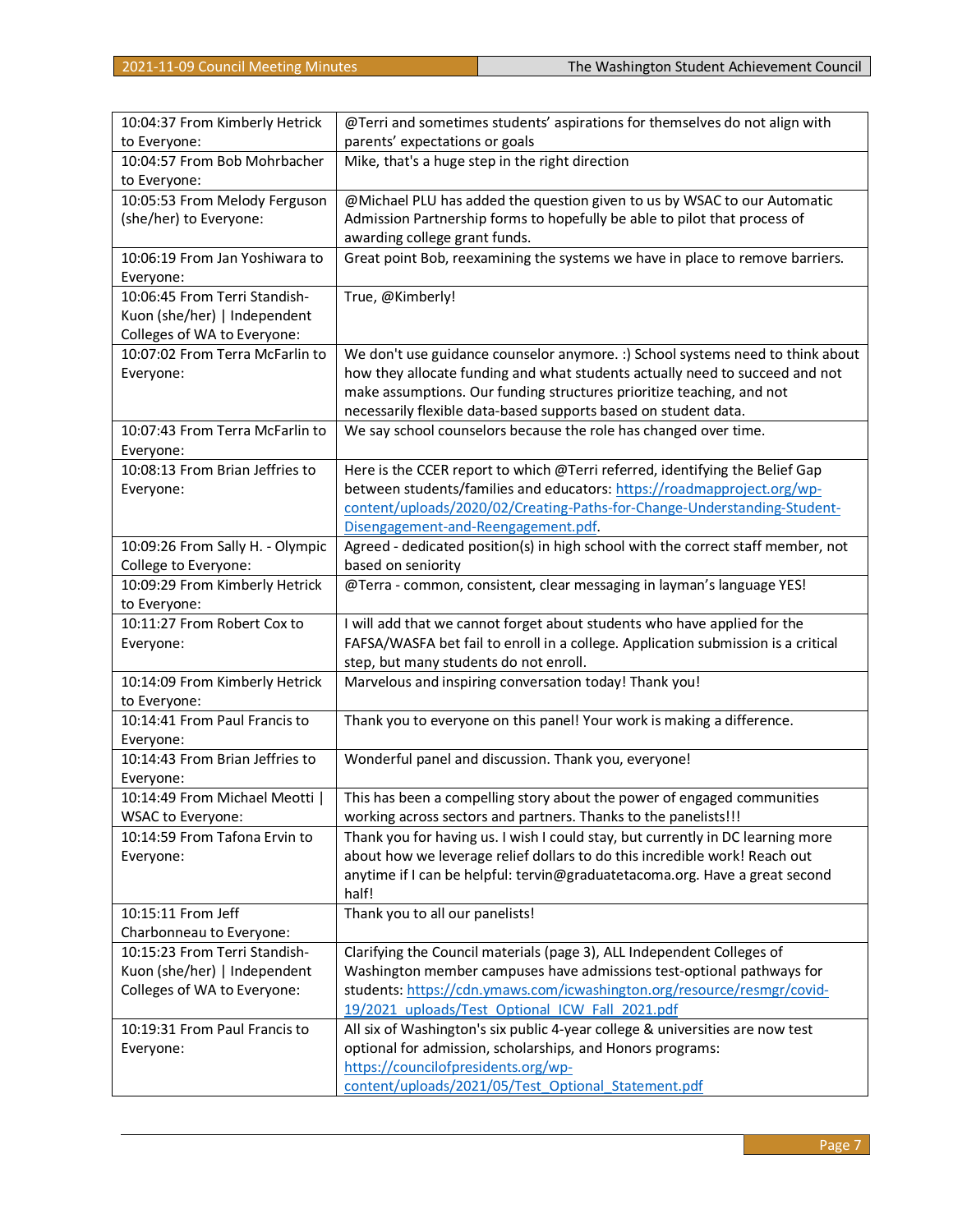| 10:29:34 From Paul Francis to              | CAMP is an amazing program. Details on it are available here:                                                                  |
|--------------------------------------------|--------------------------------------------------------------------------------------------------------------------------------|
| Everyone:                                  | https://wsac.wa.gov/college-assistance-migrant-program                                                                         |
| 10:37:52 From Michael Meotti               | just to be clear, WSAC's guidance does not require confirmation with FAFSA for                                                 |
| WSAC to Everyone:                          | the SNAP pathway                                                                                                               |
| 10:39:23 From Alyson                       | That's fabulous Mike!                                                                                                          |
| Rotter/Kitsap Strong (she/her)             |                                                                                                                                |
| to Everyone:                               |                                                                                                                                |
| 10:45:00 From Geoff Foy - PLU              | there was (or still is) dual admission                                                                                         |
| (he/him) to Everyone:                      |                                                                                                                                |
| 10:46:30 From Paul Francis to              | Thank you, Jeff Charbonneau, for championing our GAP work!                                                                     |
| Everyone:                                  |                                                                                                                                |
| 10:46:39 From Geoff Foy - PLU              | Jeff Charbonneau - 2013 Teacher of the Year! Woohoo!                                                                           |
| (he/him) to Everyone:                      |                                                                                                                                |
| 10:47:16 From Melody Ferguson              | Now we will all need to talk about resources needed in high school to help                                                     |
| (she/her) to Everyone:                     | students figure out how to choose the right college - thinking about earlier                                                   |
|                                            | comments related to Career First and what's the right place to get you there.                                                  |
| 10:48:01 From Michael Meotti               | Great points by Jeff C. We will need to keep the focus on how this enables                                                     |
| WSAC to Everyone:                          | students' visions for their future in these pathwaysand how these approaches                                                   |
|                                            | make it more student friendly. The numbers will not tell the story by themselves.                                              |
|                                            | That's why we are exploring with some institutions the opportunity to do some                                                  |
|                                            | qualitative research engaging studentsand those who didn't go.                                                                 |
| 10:48:42 From Geoff Foy - PLU              | Thanks Jeff!                                                                                                                   |
| (he/him) to Everyone:                      |                                                                                                                                |
| 10:49:12 From Kimberly Hetrick             | @ JeffYES! It gives such hope for all students!                                                                                |
| to Everyone:                               |                                                                                                                                |
| 10:50:18 From Evangelina                   | with special attention to geographic diversity to ensure the most disadvantaged                                                |
| Shreeve to Everyone:                       | communities can benefit                                                                                                        |
| 10:50:36 From Sally H. - Olympic           | Yes! IF High School & Beyond Plan is really implemented as designed, it could be                                               |
| College to Everyone:                       | so powerful if all high schools could add adequate staffing or support                                                         |
|                                            | partnerships to really work with students starting early in high school.<br>The GAP pilot has districts/schools in all 9 ESDs. |
| 10:50:56 From Julie Garver to<br>Everyone: | https://councilofpresidents.org/wp-content/uploads/2021/11/GAP-MAP-                                                            |
|                                            | <b>ESDs.pdf</b>                                                                                                                |
| 10:51:16 From Kimberly Hetrick             | @Sally - YES. Great point and agree!                                                                                           |
| to Everyone:                               |                                                                                                                                |
| 10:51:44 From Julie Garver to              | https://councilofpresidents.org/wp-content/uploads/2021/11/GAP-2021-22-                                                        |
| Everyone:                                  | Participating-Districts-and-Schools.pdf                                                                                        |
| 10:52:10 From Terri Standish-              | Sativah has a comment/question.                                                                                                |
| Kuon (she/her)   Independent               |                                                                                                                                |
| Colleges of WA to Everyone:                |                                                                                                                                |
| 10:52:47 From Melody Ferguson              | This is not an exhaustive list for us yet and some schools haven't fully executed                                              |
| (she/her) to Everyone:                     | the DSAs/MOUs: https://www.plu.edu/admission/aap                                                                               |
| 10:55:10 From Michael Meotti               | one of the lesser-known budget proposals the Council adopted would provide                                                     |
| WSAC to Everyone:                          | state funding to some regions willing to experiment with a digital portfolio that                                              |
|                                            | helps students (and HS's and colleges) navigate these pathways. This is very                                                   |
|                                            | similar to a tool used by Dallas Promise now where the dominant K-12 SIS is also                                               |
|                                            | Skyward.                                                                                                                       |
| 10:58:22 From Paul Francis to              | Thank you Sativah. So glad that Highline Public Schools is one of our GAP                                                      |
| Everyone:                                  | partners!                                                                                                                      |
| 10:58:38 From Jana Jaraysi                 | Thank you Sativah!                                                                                                             |
| EWU to Everyone:                           |                                                                                                                                |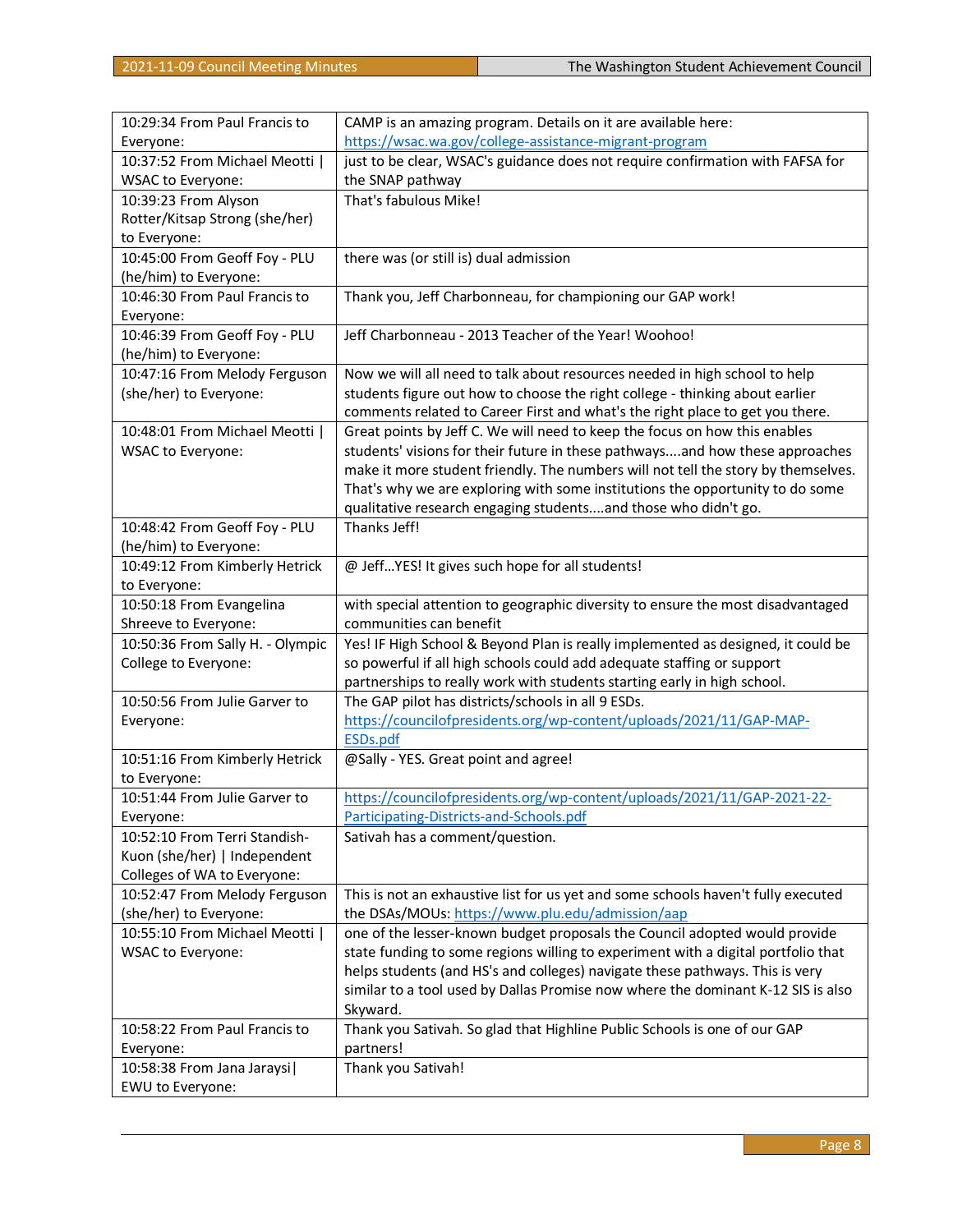| 11:02:24 From Shea Hamilton    | Whohoo to Kitsap Strong <3                                                         |
|--------------------------------|------------------------------------------------------------------------------------|
| Independent Colleges of WA to  |                                                                                    |
| Everyone:                      |                                                                                    |
| 11:04:16 From Jan Yoshiwara,   | Thank you, Joe. Common theme here on partnerships between higher education         |
| SBCTC to Everyone:             | sectors, institutions, schools, community-based organizations                      |
| 11:05:46 From Becky            | Thank you, Joe, and the entire Aim Higher Washington Steering Group!               |
| Thompson, WSAC Staff           |                                                                                    |
| (she/her) to Everyone:         |                                                                                    |
| 11:05:47 From Heather Hudson   | Thank you Chio, Jana, Melody and Joe!                                              |
| to Everyone:                   |                                                                                    |
| 11:06:16 From Jeff             | Thank you to all the presenters for not just being here, but for all you are doing |
| Charbonneau to Everyone:       | for students and families across our state!                                        |
| 11:07:03 From Chio Flores to   | Thank you for having us! Have a great rest of your meeting!                        |
| Everyone:                      |                                                                                    |
| 11:08:19 From Melody Ferguson  | Yes, thanks for the invitation. Please reach out with any questions or ideas for   |
| (she/her) to Everyone:         | collaboration!                                                                     |
| 11:13:25 From Joe Holliday,    | Thank you for the opportunity to present on our initiatives!                       |
| SBCTC to Everyone:             |                                                                                    |
| 11:16:15 From Sara Mack to     | Do we have youth involved in the planning?                                         |
| Everyone:                      |                                                                                    |
| 11:20:15 From Alyson           | Fabulous points. We continue to hear from students, particularly with 0 EFCs that  |
| Rotter/Kitsap Strong (she/her) | they are scared of "debt" related to their future                                  |
| to Everyone:                   |                                                                                    |
| 11:20:16 From Stephanie        | it sounds like we should be looking at ways to alleviate debt for these student    |
| Sampedro to Everyone:          | populations.                                                                       |
| 11:21:06 From Stephanie        | as the Student Loan Advocate at WSAC, I would love to talk more about this with    |
| Sampedro to Everyone:          | anyone who is interested                                                           |
| 11:23:00 From Heather Hudson   | access to timely, comprehensive, and accurate data is a thread throughout the      |
| to Everyone:                   | document as an identified area of ongoing work.                                    |
| 11:30:40 From Terri Standish-  | I believe the Washington Financial Aid Administrators (WFAA) annually surveys      |
| Kuon (she/her)   Independent   | on what students spend for housing, etc. Is WSAC in touch w/ WFAA leadership       |
| Colleges of WA to Everyone:    | so the Council can know what that analysis shows? What are those trends?           |
| 11:30:48 From Julie Garver to  | Re: debt it is important to put this in perspective of Washington versus the       |
| Everyone:                      | national narrative. https://councilofpresidents.org/wp-                            |
|                                | content/uploads/2020/10/FS HiEd Student Debt 10 20.pdf                             |
| 11:32:37 From Terri Standish-  | Evangelina, mental health is a top issue for our campus leaders. (Just shared an   |
| Kuon (she/her)   Independent   | ACE Pulse Point Survey.)                                                           |
| Colleges of WA to Everyone:    |                                                                                    |
| 11:32:49 From Stephanie        | WA may have lower debt levels than other states, but this doesn't mean that        |
| Sampedro to Everyone:          | students in WA don't struggle with debt in WA. they do                             |
| 11:33:15 From Evangelina       | thanks Terri -- I will review this - looks like good information.                  |
| Shreeve to Everyone:           |                                                                                    |
| 11:33:57 From Stephanie        | student loan debt is difficult to repay when ED doesn't take into consideration    |
| Sampedro to Everyone:          | the cost of living in one's ability to repay debt. we also know that students with |
|                                | the lowest amounts of debt, often struggle the most and default at a higher rate   |
| 11:34:26 From Becky            | Thank you, Terri - the official WFAA budgets over a few years are posted here -    |
| Thompson, WSAC Staff           | https://www.wfaa.org/budgets.                                                      |
| (she/her) to Everyone:         |                                                                                    |
| 11:34:56 From Alyson           | @Stephanie, YES! Our young people are paralyzed at the thought of debteven         |
| Rotter/Kitsap Strong (she/her) | when they have a lot of financial aid resources to make heading to post-           |
| to Everyone:                   | secondary right out of high school very doable.                                    |